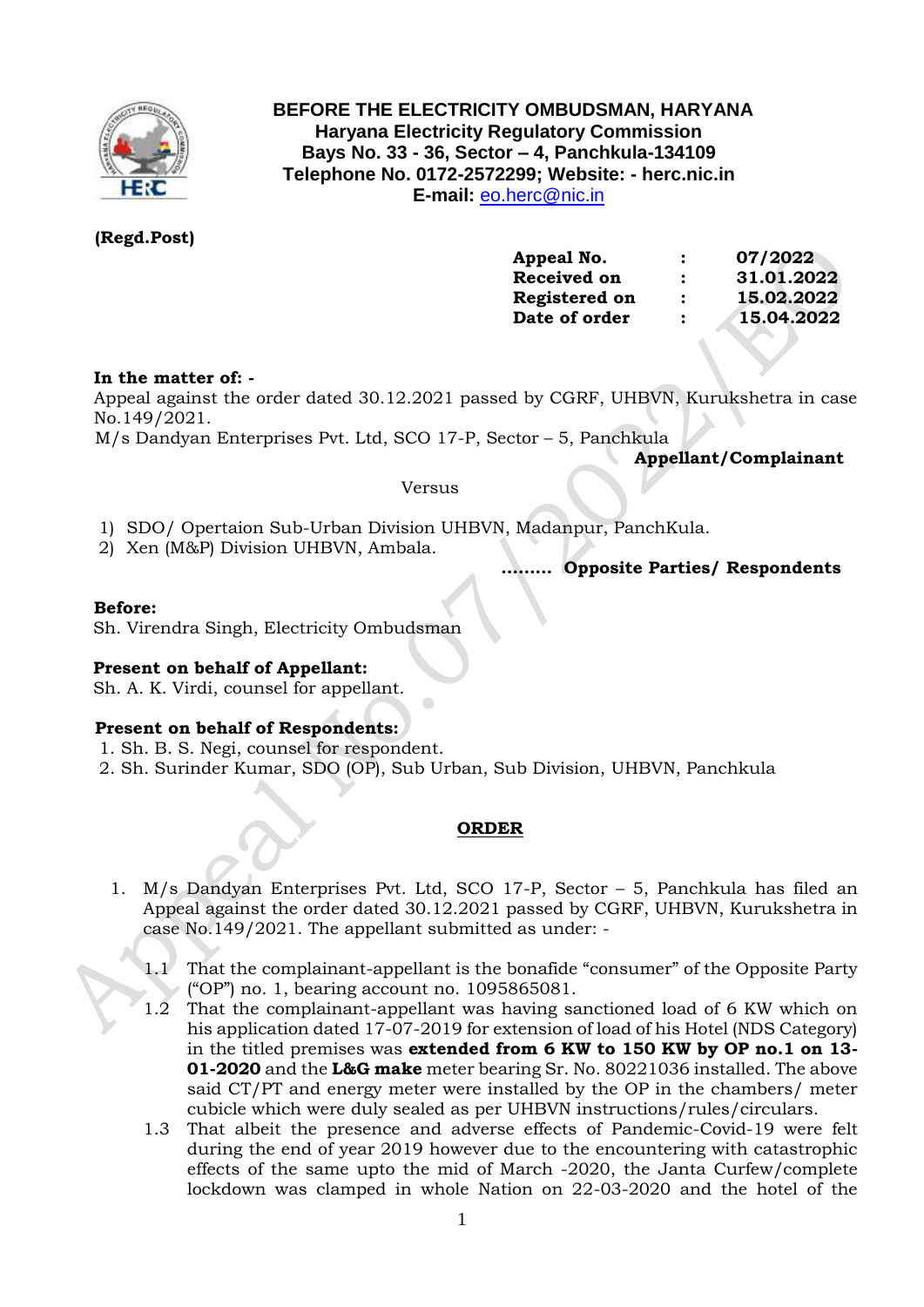complainant in the said premises was also closed down however complainantappellant used to pay/ paid the energy bills regularly whatever he used to receive/were raised or reflected in UHBVN portal.

- 1.4 That after the lockdown was partially lifted in August 2020, the hotel of the complainant became partially functional due to restrictions imposed by the Government in the operation of hotels, restaurant and banquet halls.
- 1.5 That officers/officials of the OP no. 2 visited the above said premises of applicantcomplainant on 04-09-2020 and replaced the L& G make meter bearing Sr. no. 80221036 which was installed by the OPs on 13-01-2020 at the time of affecting the EOL of the applicant -complainant.
- 1.6 That after the meter was changed, as the complainant-appellant did not receive any bill, the complainant therefore filed a complaint dated 22.12.2020.
- 1.7 That to the utter surprise of the complainant-appellant, he received a bill dated 13.03.2021 (for Rs.21,34,146/- wherein the amount of Rs.10,16,459.48/- were shown as current cycle charges and amounts of Rs.11,45,036/- in the name of Sundry Charges/ Allowances and Rs. 27349.89/- as provisional adjustments/BR Adj. raised and charged without any explanation/assigning any reason/ justification therein.
- 1.8 That the complainant -appellant further received bill dated 13.04.2021 of total Rs.23,40,327.00/- having current charges Rs.1,75,160.15, arrears of Rs.21,65,166.76/-and surcharge Rs.34035/-.
- 1.9 That the complainant-appellant lodged a complaint to the opposite party no. 1 on 22.04.2021 and requested to issue fresh bill after rectifying the bill.
- 1.10 That the complainant-appellant further received bill dated 10.05.2021 of total Rs. 34,46,988/- having current charges Rs. 2,01,455.80/-, arrears of Rs. 2374361.91 + 6189.00 and surcharge Rs. 50271/-.
- 1.11 That the complainant-appellant on 08-06-2021 represented to the opposite party no. 1 to re-calculate his bill as the issue started with their old meter since January 2020 which was defective and all the meters of that company were ordered to be removed and his Hotel remained non-functional up to July 2020, but he has been charged 30,000 units per month which is not possible to be true. Pertinently the issue of charging the complainant with such an hefty amount of bill for the month of 03-2021 cropped up as the opposite party installed the L&G Make meter while extending the load of the complainant from 6KW to 150 KW on 13 January 2020 which company meters were found and declared to be defective by the WTD of UHBVN due to erratic behavior as is evident from its letter dated 19-12-2019 and were ordered to be replaced with other company meters vide UHBVN letter dated 26 December 2019.
- 1.12 That similarly the complainant received bill dated 15.06.2021 of total Rs. 36,32,042.00/- having current charges Rs. 1,34,783.23 and arrears of Rs. 34,97,258.71/- and surcharge of Rs. 52987/-.
- 1.13 That pertinently as there was no reply in the complaints dated 22-04-2021 and dated 08-06-2021 and to save the agony of disconnection of supply the complainant deposited Rs. 10,00,000/- under protest on dated 25-06-2021.
- 1.14 That the complainant received the reply dated 29-06-2021 which was not based upon the facts and in accordance with rules/ instructions/natural justice as a mere glance at the figures shown under Previous Consumption Pattern of bill dated 13-03-2021 (Annexure-C/9) shall reveal that owing to the imposition of Janta Curfew followed by heavy restrictions imposed by the Govt. the consumption recorded were 611.75 Units for February 2020, 667.36 units for May 2020 and 90.13 units for June 2020 and as per Sales Circular no. U-18/2019 the complainant was liable to pay at the rate of the average of preceding six months or the fixed charges  $\omega$  Rs. 160/KW against which the complainant represented to the OP no. 1 large number of times but all in dud.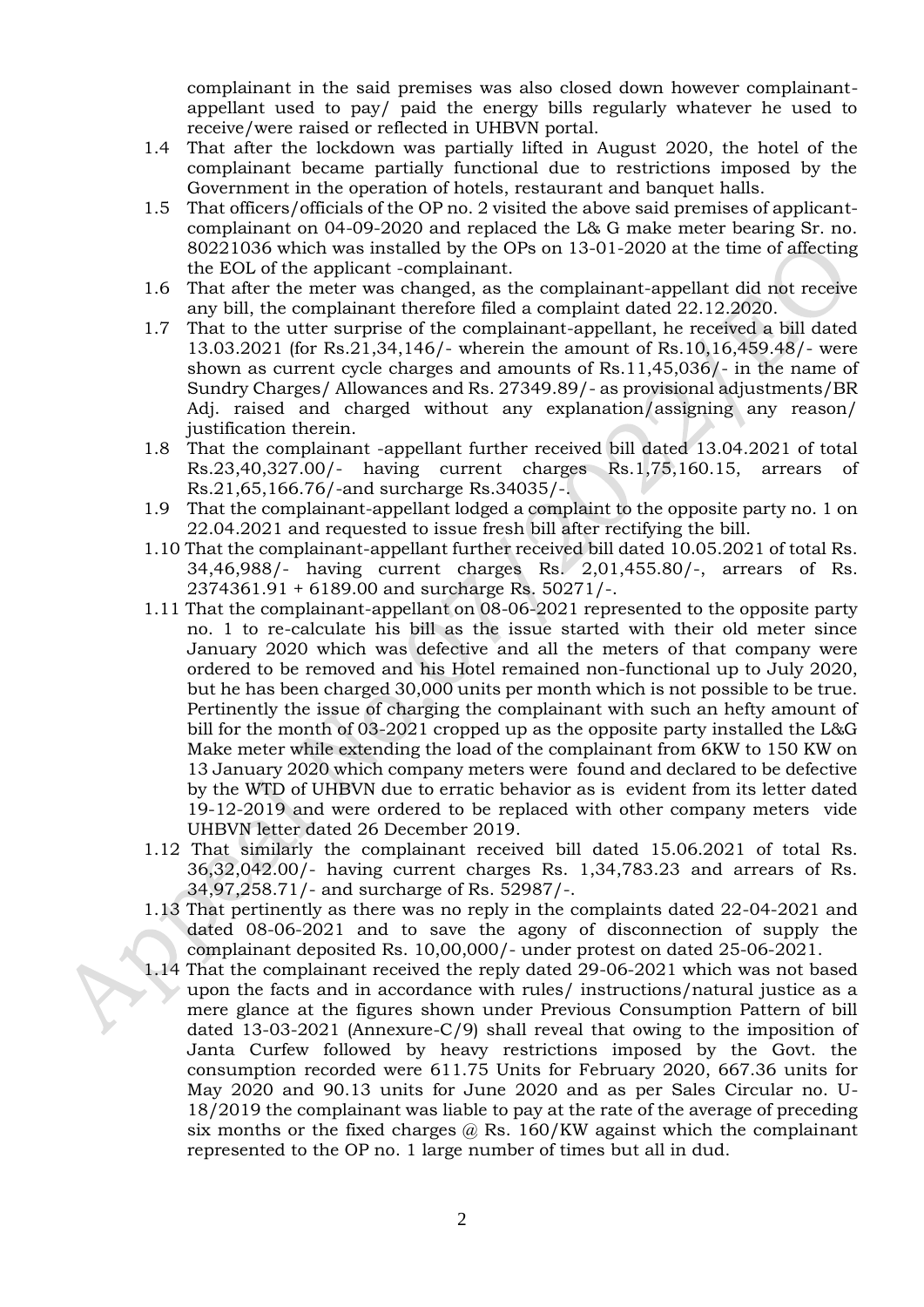- 1.15 That the complainant further received bill dated 13.07.2021 of total Rs. 29,62,047.00/- having current charges Rs. 1,80,097/- and arrears of Rs. 26,70,082/- and surcharge of Rs. 42815/-.
- 1.16 That to save the agony of disconnection the complainant deposited Rs. 2,50,000/ under protest on dated 23-07-2021, the receipt whereof is placed.
- 1.17. That the complainant received bill dated 10.08.2021 of total Rs. 2988508/ having current charges Rs. 2,43,088/- and arrears of Rs. 2751111.90/-, sundry charges/allowances Rs. 1423.18/-7115.90/- and surcharge of Rs. 43101/-.
- 1.18. That the complainant further deposited Rs. 5,00,000/- under protest on dated 16-08-2021.
- 1.19. That on dated 20-09-2021 the complainant- appellant filed the Complaint no. 149/2021 requesting therein:

 that a mere glance of the averments made above and particularly para 7,11 and 14, and the annexure no. Annexures C-1 to C-3 , C-9, C-12 & C-18 it reveals that the EOL from 6KW to 150 KW of the complainant was carried out by opposite party No. 1 on 13-01-2020 by installing the L&G make meter which were found to be defective by the UHBVN due to their erratic behavior , as is evident from its letter dated 19-12-2019 and were ordered to be replaced with other company meters vide letter dated 26 December 2019, but based on the checking dated 04-09-2020 carried out by the OP No. 2 of above said company defective meter installed at the premises of the complainant, the complainant has been wrongly and illegally burdened with amounts to the tune of Rs.21,01,394/ for the period from 13-01-2020 to 04-09-2020 during which period there had been no or negligible consumption of electricity in the Hotel of the complainant due to ibid stated reasons and as such there is manifest deficiency in service at the hands of the OPs. Moreover, the OPs, despite the regular payments of the bills by the complainant and representation as well persuasion for correction of wrong bills containing the illegal amounts have not corrected and issued the revised/fresh bills thereof but the complainant was rather forced to pay the wrongly calculated amounts, the complainant has been subjected to harm and injury, for which the OPs liable to be fixed and saddled with heavy cost.

- 1.20 That the complaint -appellant in the ibid complaint prayed that the complaint of the complainant may kindly be entertained/ admitted and the Opposite Party be directed:
	- i) To correct the bill dated 13.03.2021 and subsequent bills raised/to be raised, by way of deleting amounts wrongly charged/likely to be charged in the name of Sundry Charges/Allowances/arrears for the period from 13-01-2020 to 04- 09-2020 and issue fresh bills in lieu of the same to the complainant sans surcharge.
	- ii) For restraining the OPs from disconnecting the supply of the complainantapplicant till the pendency of this complaint as while complying with the mandate of Section-56 of The Electricity Act-2003, against the preceding six months average consumption of 259 units per month, the complainant has already deposited Rs. 17,80,812/- under protest against the bills for the period 03/2021 to 07/2021 and is further ready and willing to pay the current cycle charges.
	- iii) Any other relief which this respectable Forum deems fit and proper in the facts and circumstances of the present case.
- 1.21 That the Ld. CGRF passed the impugned order is against the law/rules/regulations and facts proved on record and is liable to be set aside/modified and the same is assailed on the following grounds.

#### **GROUNDS OF APPEAL/REPRESENTATION**

That the Ld. CGRF failed to consider and appreciate: -

a) That as per the content of the Sr. No. 19 of the 2nd Reply of the SDO, the impugned meter was drawn from store on dated 07-09-2018 but the Ld. CGRF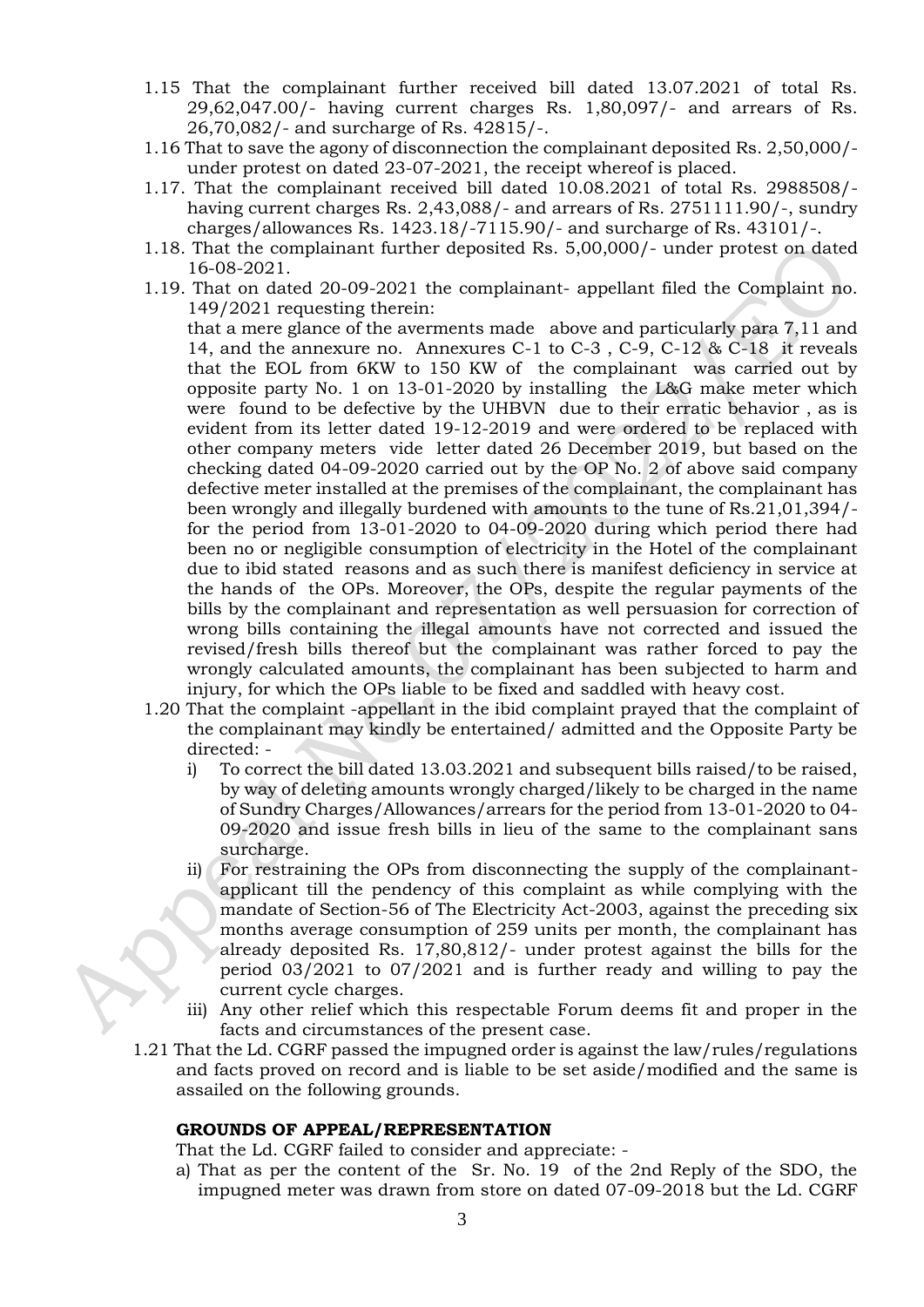failed to consider and take into account the facts regarding whether this meter was first time installed in appellant premises or after its removal from other consumer it was installed and what was the initial reading in the meter at the time its installation at the premises of the complainant-appellant, whether any modem was installed for transfer of data and in case the same was not installed whether any readings were taken through CMRI , MDI recorded which were otherwise sine qua none for the fairness and in the interest of justice.

- b) That though due to the imposing of the Janta curfew on 24th March 2020 to May 2020, the hotel of the complainant appellant remained closed and imposing of heavy restrictions by the government inter- alia on the Hotels including that of the complainant appellant there have been no/nil consumption of the electricity, the non-consideration of the documents (GST Returns) produced by the appellant in corroboration of the ibid facts of nil/no consumption and the copies of the bills of similarly situated consumer Hotel Palvi submitted by the SDO having sanctioned load of 199.7 KW whose consumption admittedly was less than that of the complainant appellant having connected load of 150 KW there was violation of the proviso under Regulation6.9.1(ii) of the supply Code 2014.
- c) Once the behavior of the L& G make meters were found to be erratic by the highest authority of UHBVN i.e. WTD on 19-12-2019 and there were directions by the WTD dated 26-12-2019 to the extent that "in future no L&G make HT meter should be installed in any premises and all the existing L&G make meters should be replaced with HT meters of some other make available in Nigam's store. The process of debarring the firm be also initiated by the CE/MM immediately." there cannot be any authority including the M&P wing who could declare the readings/ consumption shown by L&G make meter to be correct and whose report could be relied upon. Moreover, the Regulation 5.5.1 unambiguously and unequivocally mandate that it shall be the responsibility of the licensee to satisfy itself regarding the accuracy of the meter before it is installed which the respondents miserably failed to discharge.
- d) That in the given special circumstances of installation of the banned meter of L&G make without checking its accuracy, clamping of Janta curfew and heavy restrictions on the Hotels resulting into no/negligible consumption, it was erroneous on the part of the CGRF not to consider the consumption of the similarly situated Hotel Palvi whose load was though more than that of the complainant appellant but consumption was lesser than that of complainant appellant connection.
- e) That it was erroneous on the part of the CGRF not to take the GST returns submitted by the appellant for the period from January 2020 to September 2020 in right prospectus which were otherwise to be considered in the light of the mandate in the proviso under regulation 6.9.1 of the electricity supply code-2014.

That in the light of above given facts and circumstances, in the interest of justice it is requested:

- A)
	- i) to get complainant -appellant provided the copies of all the documents/replies along with their annexures which were submitted by the OPs/respondents before the Ld. CGRF and considered by the CGRF and the matter was decided as the complainant-appellant was not provided the same during the proceedings before the Ld. CGRF.
	- ii) all the documents related to the impugned meter including the copies of CA-21 and CA-22 depicting the movement of the same since its drawl from the store on dated 07-09-2018, Legible /readable copies of connected SCO, SJO,M&P meter testing report/checking report at the time of EOL on 13-01- 2020, ratings/particulars of the CTs/PTs installed therein, multiplying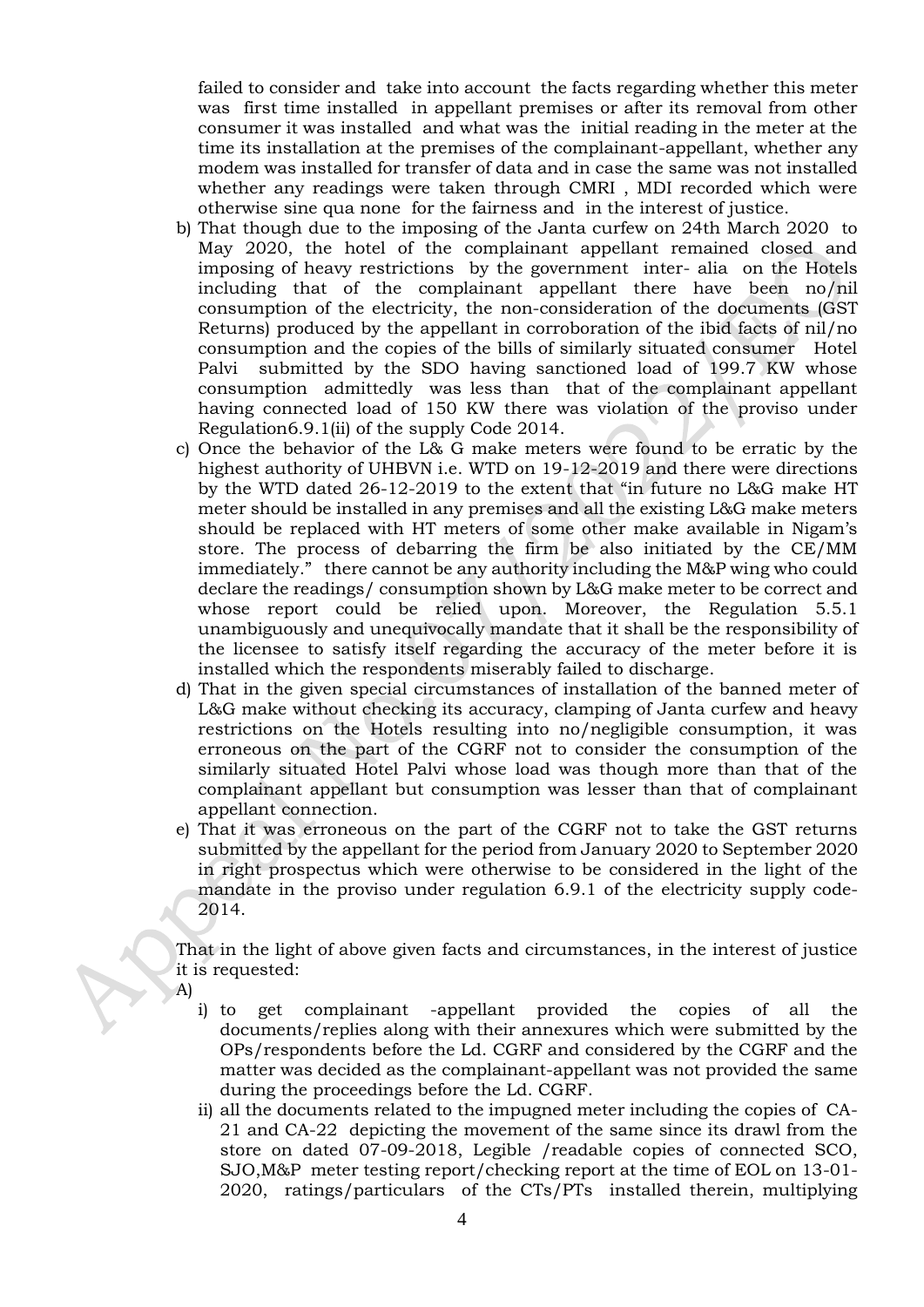factor arrived and used for raising the energy bills for the period from 13-01- 2020 to 04-09-2020 along with the calculation sheets to arrive at that MF used therein.

- iii)To get provided the copies of comprehensive calculation sheets based upon which the respondents arrived at the impugned amounts of arrears charged in the bills issued during 03/2021 and later on, particularly under the facts that in utter violation of the mandate of regulation 6.10.4 of Electricity Code-2014, the 15 days' notice was not served upon the complainant appellant and his valuable right to contest the demand denied.
- B) It is further prayed that in the peculiar facts and circumstances of the matter the Ld. Ombudsman to pass any order considering the pro rata consumption based upon the consumption of the nearby similarly situated hotels namely Hotel Palvi and Hotel ATLANTIS to adjudicate the matter and further directions be passed to the respondents to overhaul the account of the complainant appellant to enable him to take further action accordingly.
- C) It is further implored that the OPs/respondents be restrained from disconnecting the supply of the complainant appellant during the pendency of the instant appeal/representation as the complainant appellant is willing and ready to make the payments of the current energy bills.
- 2. The appeal was registered on 15.02.2022 as an appeal No. 07/2022 and accordingly, notice of motion to the Appellant and the Respondents was issued on 18.02.2022 for hearing the matter on 17.03.2022.
- 3. SDO (OP), Sub Urban, Sub Division, UHBVN, Panchkula vide his email on 23.02.2022 has submitted reply which is as under: -

*that as per decision on dated 30-12-2021 surcharge adjusted to consumer Rs. 133565/- from 9/2021 to 12/2021 Vide SCAR No. 122/63/665 and same was approved by CBO.* 

*Copy of decision as per Secretary CGRF, Kurukshetra, sent to consumer Vide Memo no. 573/5U/CA dated 11-01-2022 to deposit the amount in 5 installments but consumer paid his current bill for the month of 11/21, 12/21 and 01/2022 Rs. 578980/- on dated 09-02-2022 after issuing the TDCO Vide Book No. 06/105 dated 08-02-2022.* 

*Now notice given to consumer Vide Memo NO.651/5U/CA dated 21-02-2022 to deposit Rs. 725675/- current bill for the month of 2/2022 Rs. 132420 and 1st installment Rs. 593245/- i.e. Rs. 725675/- up to 28-02-2022.*

4. SDO (OP), Sub Urban, Sub Division, UHBVN, Panchkula vide his email on 11.03.2022 has submitted reply which is as under: -

*Reply in continuation of Memo No. 664/SU/CA dated 24.2.2022 the connection of consumer as per SCO released on dated 12.1.2020 and the same has been considered for billing purpose in ledger but consumer metering equipment was got installed on dated 23.12.2019 as per meter data retrieved from the meter. The connection practically released on dated 23.12.2019.* 

- 5. SDO (OP), Sub Urban, Sub Division, UHBVN, Panchkula vide his email on 16.03.2022 has submitted as under: -
	- ➢ *that consumer applied extension of load from 6 KW to 150 KW on dated 07.07.2019 and effected on dated 12.01.2020.*
	- ➢ *No intimation given to XEN, M&P to check the meter equipment that time from Sub Divisional Officer and connection regularize by Sh. Manjeet Singh, JE as per office record.*
	- ➢ *In system on dated 17.07.2020 extension of load case Id generated and same was approved by CBO on dated 11.2.2021*
	- ➢ *M&P team checked premises on dated 04.09.2020 vide MT-1 No.68126 and found 62.15% slow.*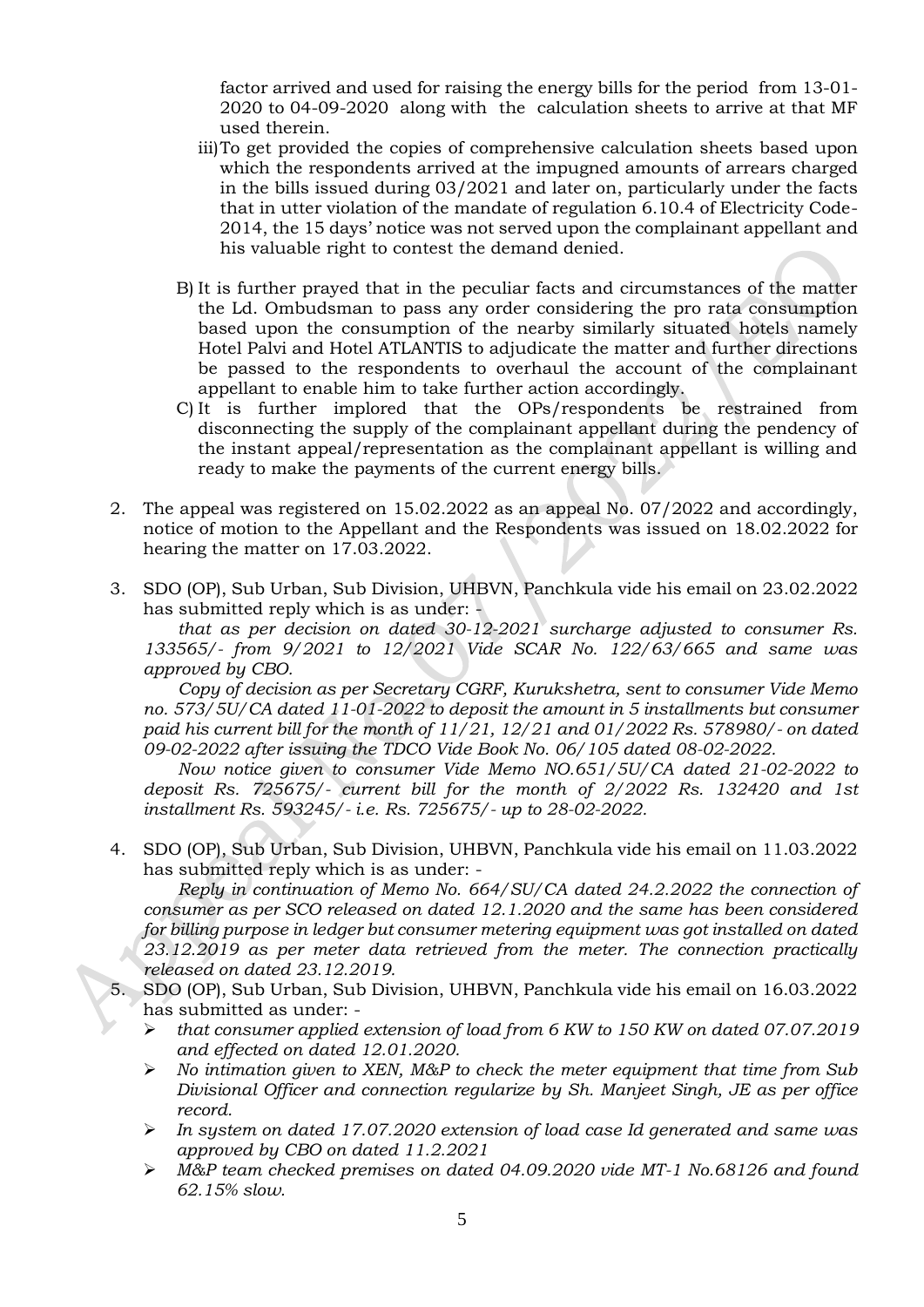- ➢ *Difference of slowness from date of connection 12.01.2020 to 04.09.2020 charged to consumer a per Nigam instruction for Rs.11,45,036/-.*
- ➢ *Rs.11,45,036/- charged vide SCAR No.120/70/588 to consumer and same was approved by CBO on dated 15.2.2021.*
- ➢ *Delay of charged of this amount by CBO sundry not approved 5 months as extension of Load case was open in CCB and not approved upto 11.02.2021*
- ➢ *Again 3/2021 as SJO not entered in system consumer account reviewed and a difference of amount charge to consumer for Rs.8,71,170/- vide SCAR No.122/05/54 and same was approved by CBO.*
- ➢ *Hence amount charge to consumer on account of slowness of meter from 1/2020 to 09/2020 is correct and difference of units from 09/2020 to 03/2021 which was not charge by system for Rs.8,71,170/- is correct.*
- ➢ *As per decision of Secretary, CGRF, Kurukshetra on dated 30.12.2021 surcharge adjusted to consumer Rs.133565 from 09/2021 to 12/2021 and sundry sent to CBO vide SCAR No.122/63/665 and same was approved by CBO.*
- ➢ *Copy of decision a per Secretary, CGRF, Kurukshetra sent to consumer vide Memo No. 573/SU/CA dated 11.1.2022 to deposit the amount in 5 instalments.*
- ➢ *First instalment plus current bill paid by consumer Rs.7,25,675/-*
- ➢ *Reply in continuation of Memo No.664/SU/CA dated 24.2.2022 the connection of consumer as per SCO released on dated 12.01.2020 (Copy of SCO enclosed) and the same has been considered for billing purpose in ledger.*
- ➢ *But consumer metering equipment was got installed on dated 23.12.2019 as per meter data retrieved from the meter.*
- ➢ *The connection practically released on dated 23.12.2019.*
- 6. The hearing was held on 17.03.2022, as scheduled. The counsel for the appellant briefed the appeal and submitted that the L&G make meter was installed in the premises of the appellant on 13.01.2020 against the decision of WTDs of UHBVN to ban the installing of L&G make HT meter. He further argued that exorbitant bill alleging the meter slow has been raised without issuing any notice to the consumer. On contra the respondent SDO rebutted the contentions of the counsel of the appellant and submitted that the meter of the appellant was actually installed on 23.12.2019 as per the load survey report of meter but the meter details were entered on the SJO on 13.01.2020 and the meter was found recording 62.15% less consumption by M&P wing in its checking on dated 04.09.2020 due to wrong phase association. After hearing both the parties, the respondent SDO was directed to submit the load survey report of the meter installed in appellant's premises along with the copy CA-21 in support that the meter has been issued to the appellant's premises first time and copy of notice issued to the appellant for charging of slowness of the meter, if any, with a copy to the appellant within 10 days. The matter was adjourned to 05.04.2022.
- 7. SDO (OP), Sub Urban, Sub Division, UHBVN, Panchkula vide his email on 31.03.2022 has submitted as under: -
	- *7.1 The consumer meter was got installed on dated 13.12.2019 as per the meter load survey report. It has also been mentioned in the Chairman, CGRF, Kurukshetra, Order No. 149/2021 dated 30.12.2021. Moreover, in the reply submitted vide Memo No. 685/CU/CA dated 11.3.2022. Date of meter installation has been inadvertently mentioned as 23.12.2019 instead of 13.12.2019. However, the installation meter date be also read 13/12/2019 instead of 23/12/2019 in the interim order of Electricity Ombudsman HERC on dated 21.3.2022.*
	- *7.2 As per interim order Load survey data submitted to your good office.*
	- *7.3 Copy of CA-21 enclosed where the meter was issued for the consumer premises.*
	- *7.4 No notice issued to the consumer for charging slowness of the meter by Sub Division.*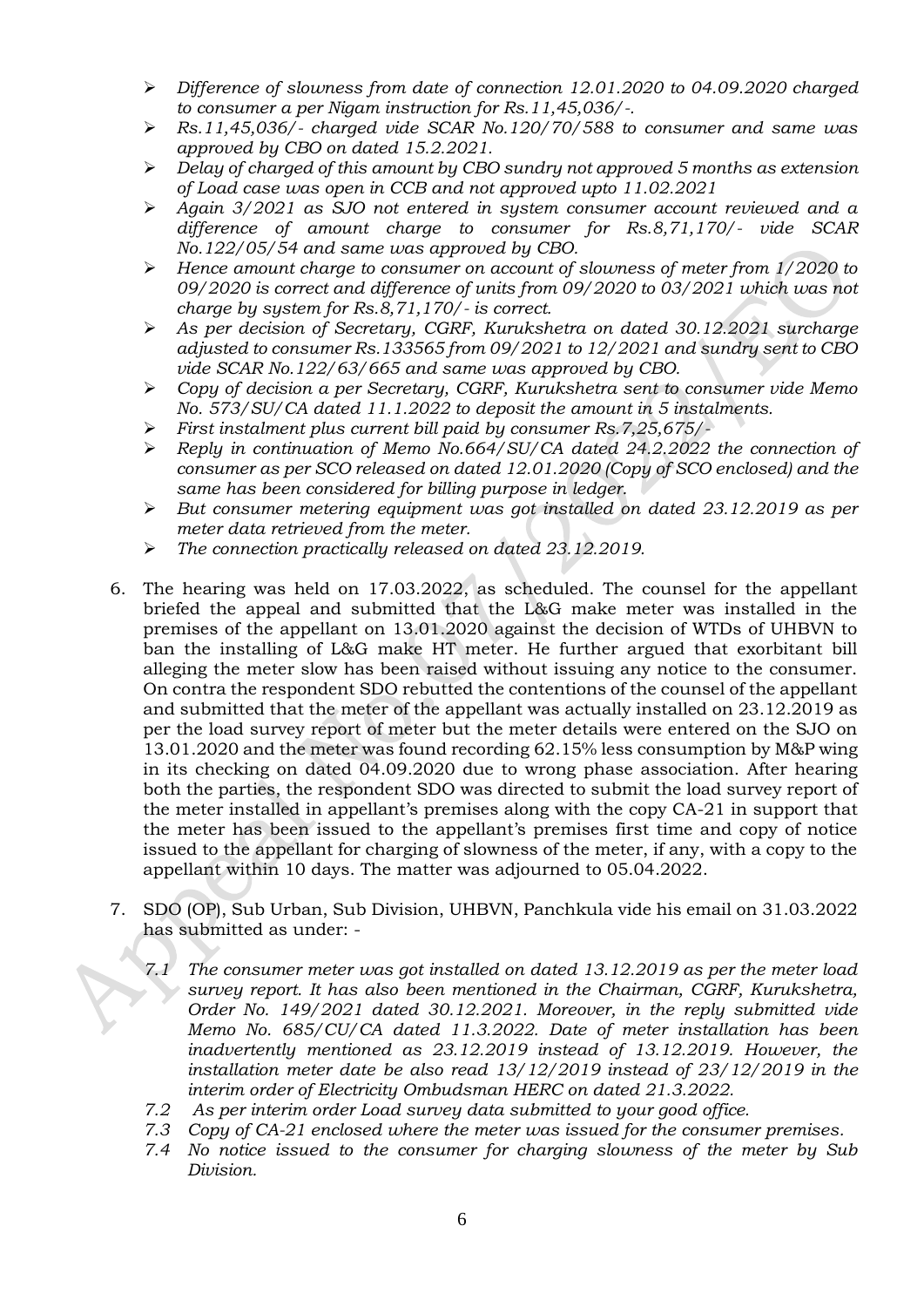*7.5 During the arguments on dated 17.3.2022 the petitioners quoted WTD letter Memo No.2501/WTD/UH dated 19.12.2019. The agenda on which the above said letter was issued clearly indicates that L&G make meter lying the store should not be issued in field officers but this office had drawn these meters well before the issuing of this letter vide S.R. No.47/309 dated 07.09.2018.*

*The SJO of E.O.L. issued on dated 18.10.2019 on which meter was issued to Area In charge on dated 20.11.2019 as per CA-21 record*

*It is also pertinent to mention here that the M&P wing has not given any adverse comment on the meter working. However, the accuracy of metering equipment was found slow by 62.15% during the checking by M&P Wing on dated 4.9.2020.*

8. The appellant vide his email on 05.04.2022 has submitted reply/submissions to the email received from SDO (OP), Sub Urban, Sub Division, Panchkula email dated 31.03.2022, which is as under: -

# **Preliminary Objections / Addl. submissions**

- i) That in pursuance of the application of complainant/appellant for EOL from 6 KW to 150 KW , the OP no. 1 as per the instructions of the UHBVN was having the duty casted upon to get tested CT, PT and meter required for 11 KV supply from the authorized testing lab, install the same in the consumer premises , get the same checked from the M&P wing and sealed in the cubicles/kiosks , which the OPs failed to adhere and installed the L&G make meter which were found to having erratic behavior by the WTDs, an apex body, of UHBVN in their 198th meeting held on 26-11-2019 and 199th meeting held on 03-12-2019 and as such committed the manifest violation of the epoch making Regulation 5.5.1 of the HERC (Electricity Supply Code) Regulations, 2014 (in short "Regulations-2014") which mandate for installation of accurate meter. Similarly, there is utter violation of Regulation 5.2.7, 5.3.2 and 5.5.2 of the above said Regulations.
- ii) That the OPs were bound to obey the directions of their own WTDs dated 26-12- 2019 for replacing all the existing L&G make meters with some other make healthy meter and the complainant-appellant cannot be burdened for the wrong committed/done by the OPs.
- iii) That the wrong bills for the month of 03/2021 and beyond 03/2021 containing the, sundry charges are raised in utter violation of the mandate under Regulation-6.10.4 of the Regulations, 2014 and as such liable to be quashed and set aside on this ground only.
- iv) That respectfully it is submitted that the perusal of the paras under final conclusions and decisions (Page-13,14) particularly para no. i), ii) and v) will show that the Ld. Chairman CGRF who happened to be a retired CE of UHBVN and other members who also happened to be associated with UHBVN have failed to apply independent judicial mind, may be due to the reason that in 2020 Sh. K.D. Bansal who happened to be the Chairman of CGRF in DHBVN was to face evil consequences in the matter of passing orders against the DHBVN.

#### **Para wise reply: -**

- 1) That a mere glance at the 1st reply of the SDO before the CGRF shall show that the date of effecting EOL is stated by him was to be 12-01-2020 which in no circumstances matter as there were unambiguous and unequivocal directions by the WTDs dated 26-12-2019 for replacing all the existing L&G make meters with some other healthy make which he failed to comply with.
- 2) The load survey data of any meter declared to be defective by the Apex WTD is of no consequences.
- 3) Needs no comments.
- 4) Non-issuance of mandatary 15 days' notice is utter violation of the mandate under Regulation-6.10.4 of the Regulations-2014 and as such the erroneous/ disputed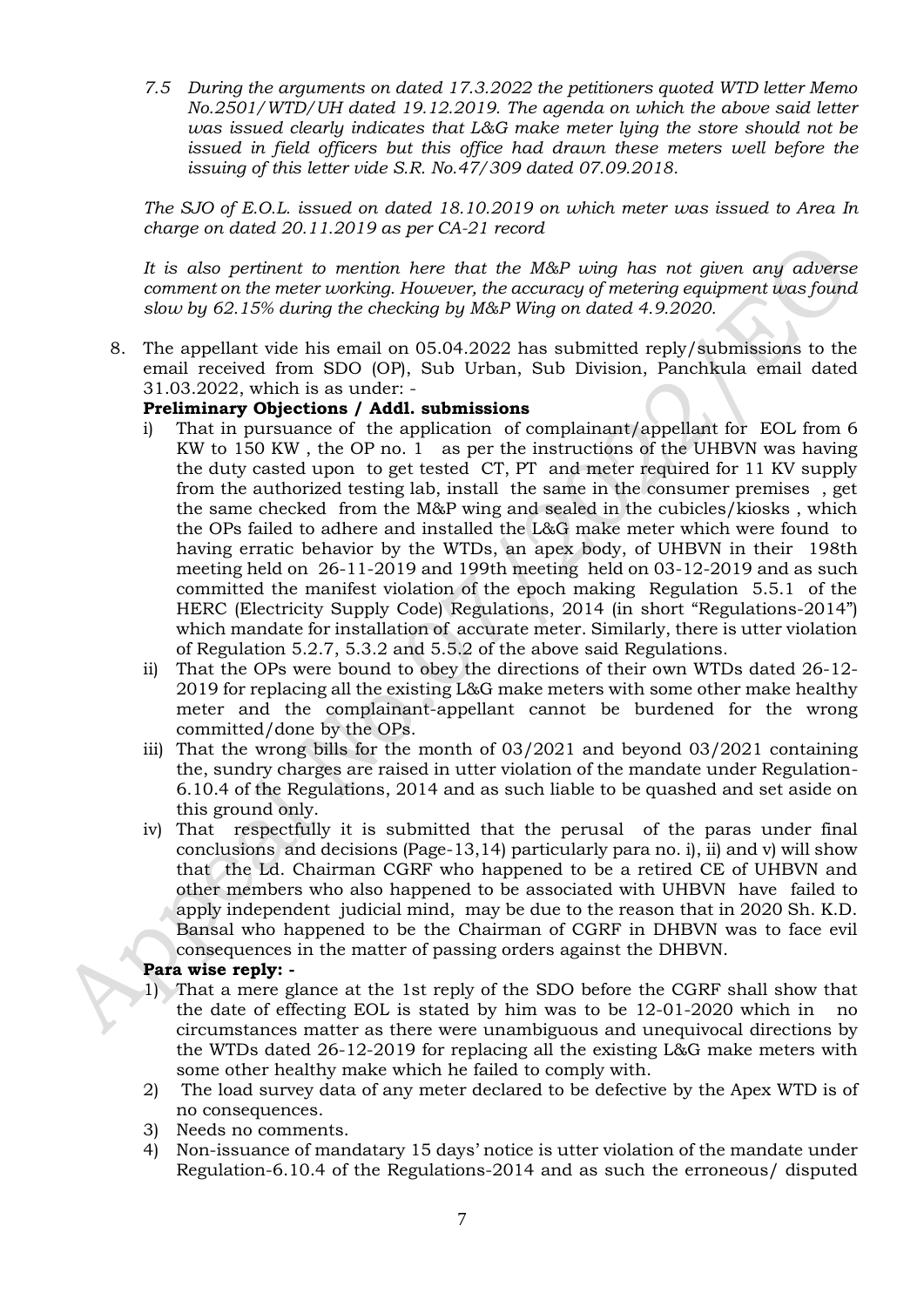bills for the months of 03/2021, 05/2021 and 07/2021 are liable to be quashed and set aside on this ground only.

- 5) That there were unambiguous and unequivocal directions by the WTDs dated 26- 12-2019 for replacing all the existing L&G make meters with some other healthy make which he failed to comply. That no authority below the WTDs is competent to declare any make meters correct which were declared by the WTDs defective and passed the directions to replace. It is therefore requested that the instant appeal/ representation be allowed in the light of ibid anecdotes and legal position.
- 9. The hearing was held on 05.04.2022, as scheduled. At the outset, counsel for the respondents being engaged recently requested to allow some time to go through the case. Acceding to his request, the matter is adjourned to 13.04.2022.
- 10. The hearing was held on 13.04.2022, as scheduled through video conferencing in the presence of both the parties. Both parties argued in their favour reiterating written submissions which are not reproduced here for the sake of brevity.
- 11. After going through documents placed on record and arguments/counter arguments of the parties, it is observed that:
	- i) The load of M/s Dandyan Enterprise Pvt. Ltd. was extended by installing L&G make HT meter on 13.12.2019 (as per load survey report) vide SCO/SJO No. A27- 719-117 SCO dated 12.10.2019, however the entry on the SJO was made on 13.01.2020. Being HT supply connection, after effecting the SJO, SDO OP was required to get the meter accuracy and correctness of connection of metering equipment checked from AEE/M&P at the earliest but the connection was checked by M&T team on 04.09.2020 after a period of more than 6 months. In checking, the meter was found recording 62.15% less consumption due to wrong connections (wrong/invalid phase association), the same is corroborated by the meter load survey report.
	- ii) The appellant contended that erratic behaviour L&G make HT meter is evident from UHBVN letter dated 19.12.2019 and all the meters were ordered to be replaced by other company meter vide letter dated 26.12.2019. whereas, the counsel of respondent argued that the meter issued to area in charge on dated 20.11.2019 as per CA-21 and installed on 13.12.2019. Further, as no defect in the meter was observed in checking by M&P team so no benefit can be given to the appellant on the ground that such meters are banned by Nigam. The similar meters are also existing in other connections cannot be charged on average basis or as pro rata consumption based upon the consumption of similar situated connection unless or until some defect is observed in the particular meter by the checking team.
	- iii) UHBVN WTDs has banned the L&G make HT meters due a potential threat of loss of revenue to the Nigam, as some L&G make HT meters were going to prolonged sleep mode, the meter does not record energy in this mode. But it is worth to note here that no defect in the meter installed in the appellant's premises was observed by the M&P at the time of checking its accuracy on 04.09.2020. The meter was recording 62.15% less due to wrong connections at the meter terminals and not due to any internal defect of the meter.
	- iv) Further, the appellant has also contended that GST and consumption of other similarly situated units be considered and he should be billed accordingly. There is necessity to consider alternate method to ascertain the consumption when the meter is found defective and period of defectiveness of meter is not known.
	- v) The Forum vide order dated 30.12.2021, keeping in view of raising bill after taking into account 62.15 % less recording without serving notice of 15 days the Forum has allowed consumer the benefit of surcharge waiver w.e.f. date of receipt of consumer complaint in CGRF i.e. 24.09.2021 to the date of decision/order passed